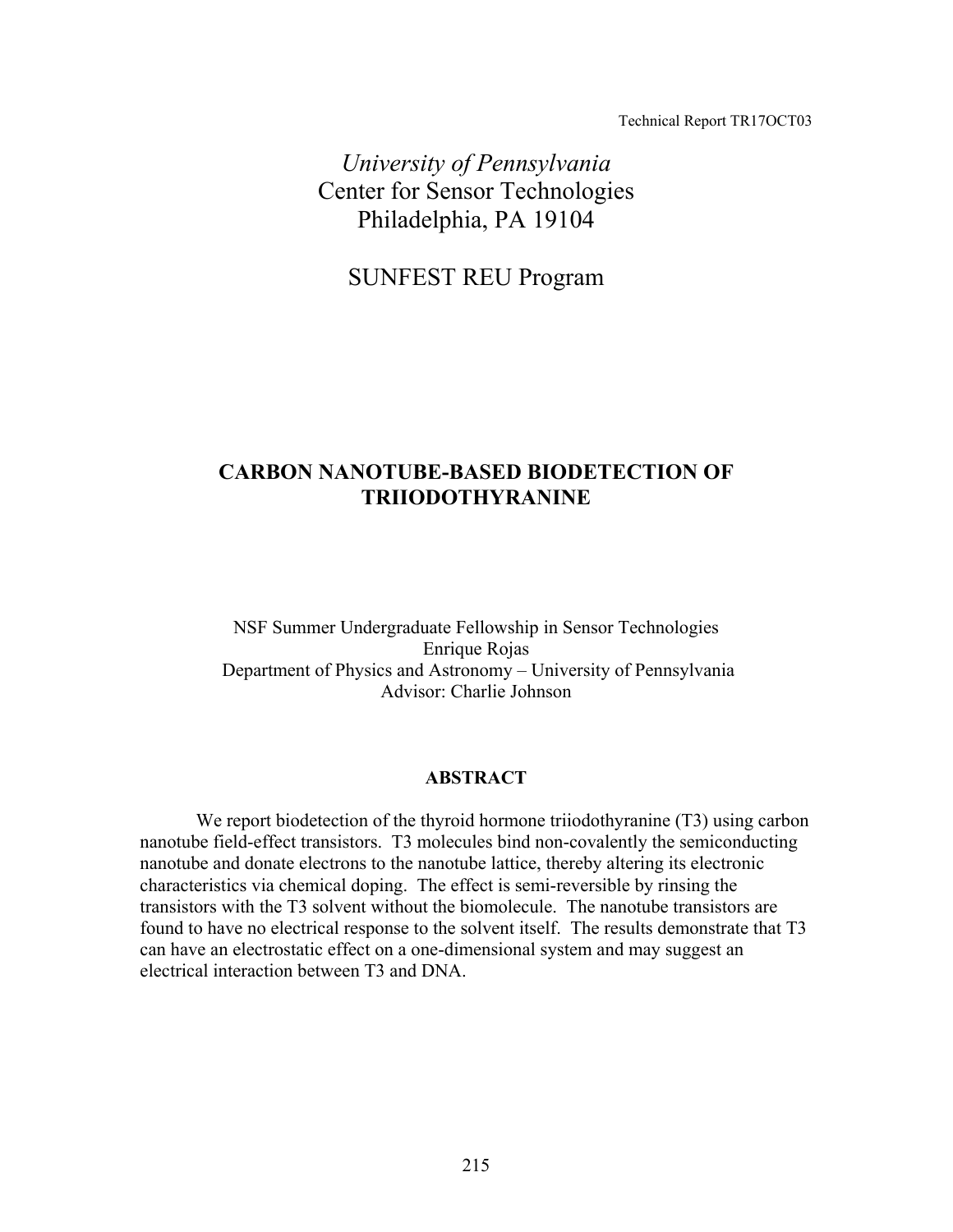# **TABLE OF CONTENTS**

|    | 1. INTRODUCTION                       | 3  |
|----|---------------------------------------|----|
|    | 2. BACKGROUND INFORMATION             | 4  |
|    | <b>2.1 CARBON NANOTUBE PHYSICS</b>    | 4  |
|    | <b>2.2 TRIIODOTHYRANINE</b>           | 5  |
|    | 3. THE CARBON NANOTUBE BIOSENSOR      | 5  |
|    | <b>4. SOLVENT CONTROL EXPERIMENTS</b> | 7  |
|    | 5. RESULTS WITH T3                    | 9  |
|    | <b>6. DISCUSSIONS AND CONCLUSIONS</b> | 9  |
|    | 7. ACKNOWLEDGEMENTS                   | 11 |
| 8. | <b>REFERENCES</b>                     | 11 |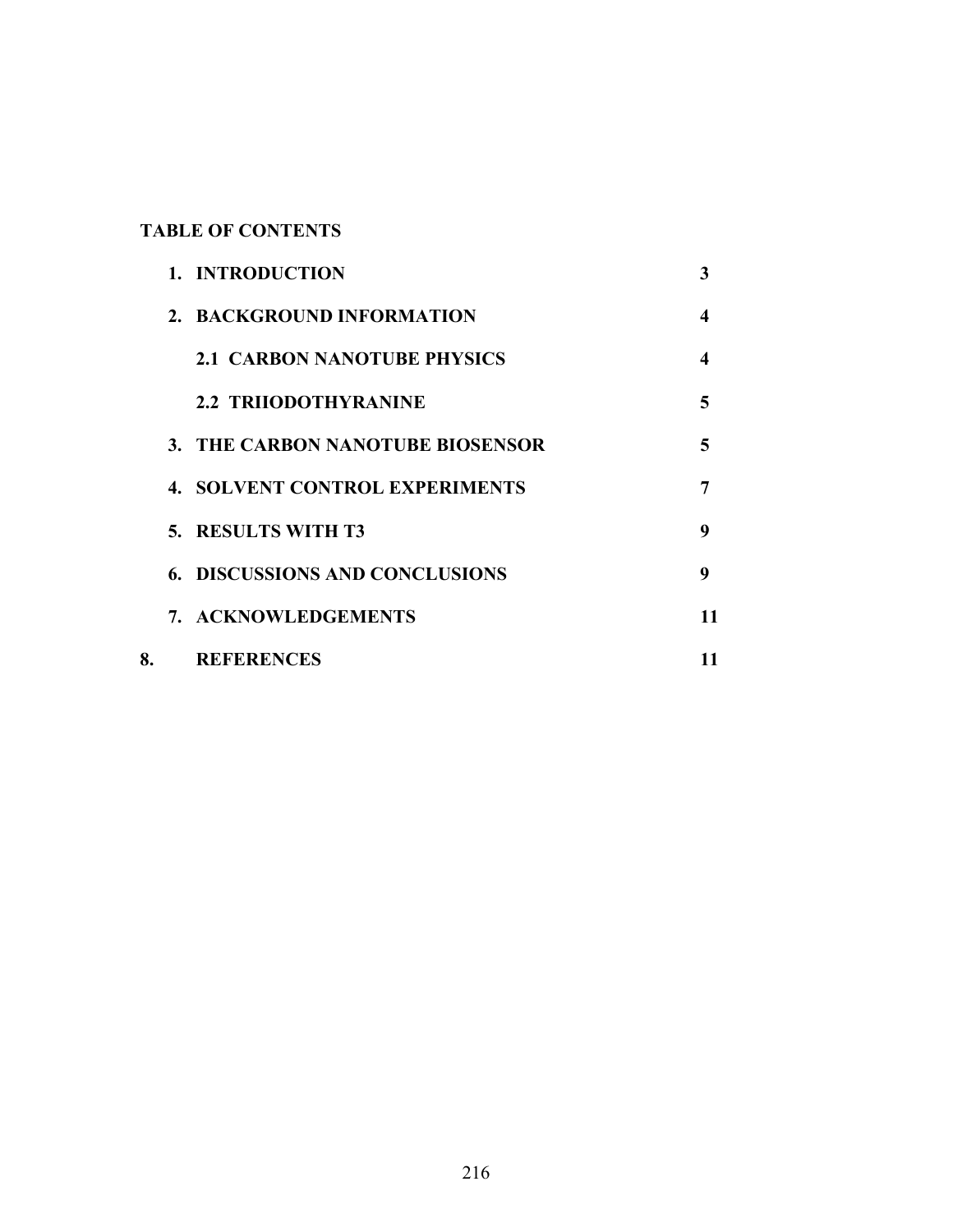## **1. INTRODUCTION**

Since their discovery in  $1996<sup>1</sup>$ , it has been understood that the mechanical, thermal, and electronic properties of carbon nanotubes distinguish them as one of the most interesting materials on earth. Not only are nanotubes the strongest material ever discovered, they also are among the best conductors of heat and electricity. As condensed matter science and engineering has increasingly moved toward the "nano-" world, carbon nanotubes have become one of the most widely researched nanomaterials.

 As laboratory methods become more refined, it is becoming easier to isolate and manipulate single-walled carbon nanotubes (SWNTs) as opposed to the bundles and multi-walled nanotubes (MWNTs), the form in which they were originally dis covered. This improvement is particularly favorable for studying and engineering electronic transport of nanotubes since transport measurements of bundles and MWNTs are difficult to check against theory and SWNTs represent the smallest possible scale for electronic devices. The versatility of SWNTs has been exploited in several different applications. SWNTs have been incorporated into prototypes of field effect transistors,<sup>2</sup> atomic force microscopy tips,<sup>3</sup> and chemical sensors.<sup>4</sup> Recently, SWNTs have been applied as key components in nanoscale biodetectors.<sup>5</sup>

 Carbon nanotube-based biodetection of various enzymes and proteins has been reported in the literature. We choose to use the hormone triiodothyranine (T3) as a target molecule for our experiments – a brief background illuminates our motivation. T3 is a hormone produced in the thyroid gland that is essential to human development and metabolism. Deficiency during fetal development results in permanent mental impairment to the child. In adults, symptoms of deficiency are severe but can by treated through drug therapy. T3 takes its active form after entering the cells nucleus and is known to interact with DNA, but it is not known through what biological mechanism information is transferred between T3 and DNA. Furthermore, the structure of the T3 molecule raises a question – Why are the iodine atoms necessary? T3 is formed, in part, by two benzene rings decorated with three iodine atoms. The role of the iodine atoms is not understood, especially since there are so many iodine-deficient areas in the world whose population is unable to produce enough thyroid hormone. Why hasn't another substituent replaced the iodine atom evolutionarily?

 One suggested answer is that iodine is essential to the *electrostatic* interaction between T3 and DNA. Unfortunately, the electronic properties of DNA are not well understood, and transport measurements are still in their infancy. Carbon nanotubes, though, provide a possible model for DNA as a 1-dimensional conductor, at least to see if the T3 molecule as a whole has some electronic properties.

 The motivation for this project, then, is twofold. First, biodetection of T3 by SWNTs will increase the capability of nanoscale biosensors and confirm carbon nanotubes as useful biosensor elements. At the same time we will learn something about the role of thyroid hormone in the body, and whether or not it can act as an electrostatic gate or a dopant for DNA.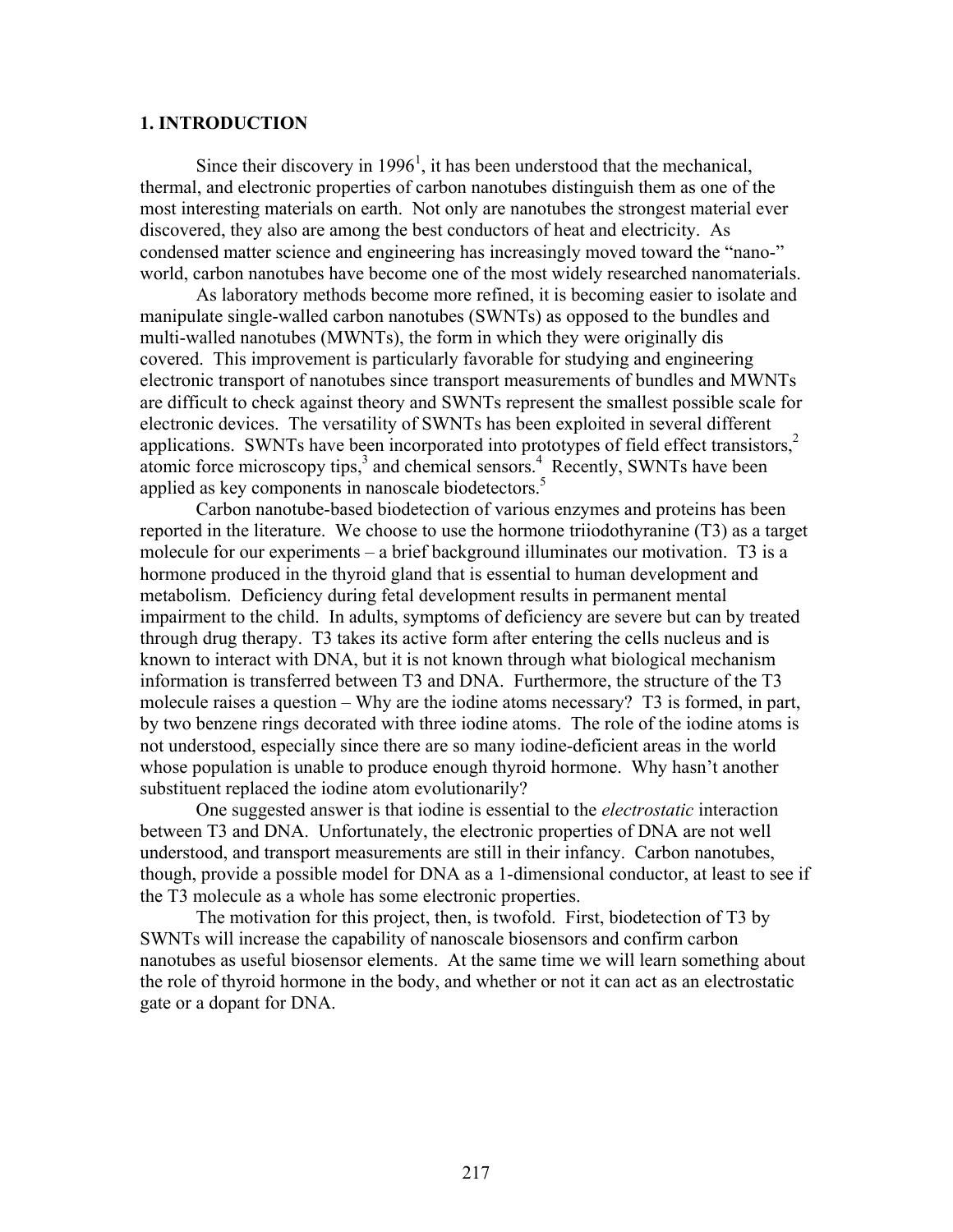### **2. BACKGROUND INFORMATION**

#### **2.1 Carbon Nanotube Physics**

Nanotubes are of a family of molecules including diamond, graphite, and buckminsterfullerene (C60). Structurally, a SWNT is equivalent to a sheet of graphene rolled up to form a cylinder. Experimentally, SWNTs used in our laboratory are 1-3 nm in diameter and as long as several hundred  $\mu$ m. A class of SWNTs can be uniquely defined by how its hexagonal graphene lattice orients itself with respect to the axis of the tubes. Specifically, a pair of indices, (n,m), known as the wrapping vector indicates the chirality of the nanotube in terms of the unit vectors of graphite (see Figure 1). $<sup>6</sup>$ </sup>



**Figure 1** (Left) The wrapping vector (n,m) specifies the so-called chirality of the nanotube. These coordinates define not only the circumference and geometry of the nanotube, but also its electronic properties. (Right) Three examples of SWNTs.

One reason carbon nanotubes have warranted so much investigation is their electronic versatility. SWNTs can behave as metals or semiconductors, depending on their chirality. The band structure of graphene is interesting in that it touches periodically at six Fermi points making it a zero-gap semiconductor. This six-fold symmetry is a result of the hexagonal carbon lattice. The hexagon in reciprocal space that is formed by the Fermi points is known as the Brillouin zone. When the sheet is wrapped up to form a tube, waves become confined along the circumference of the cylinder, and a boundary condition is imposed. Only certain energy states, corresponding to waves that satisfy this condition, are allowed in that dimension. The effect in k-space is that the Brillouin zone becomes sliced along at discrete  $k_y$  values. If the allowed states intersect with the Fermi points, the conduction and valence bands are continuous, and electronically, the nanotube behaves as a metal. Conversely, if the allowed states miss the singularities, the nanotube acts as a semiconductor. Experimentally, the range of resistances of semiconducting SWNTs is ~0.3-100 MΩ, while that for metallic SWNTs is about 10-500 kΩ. In practice, resistance depends not only on the chirality of the nanotube, but also on the nature of the electrical contacts to the tube and the environment of the nanotube.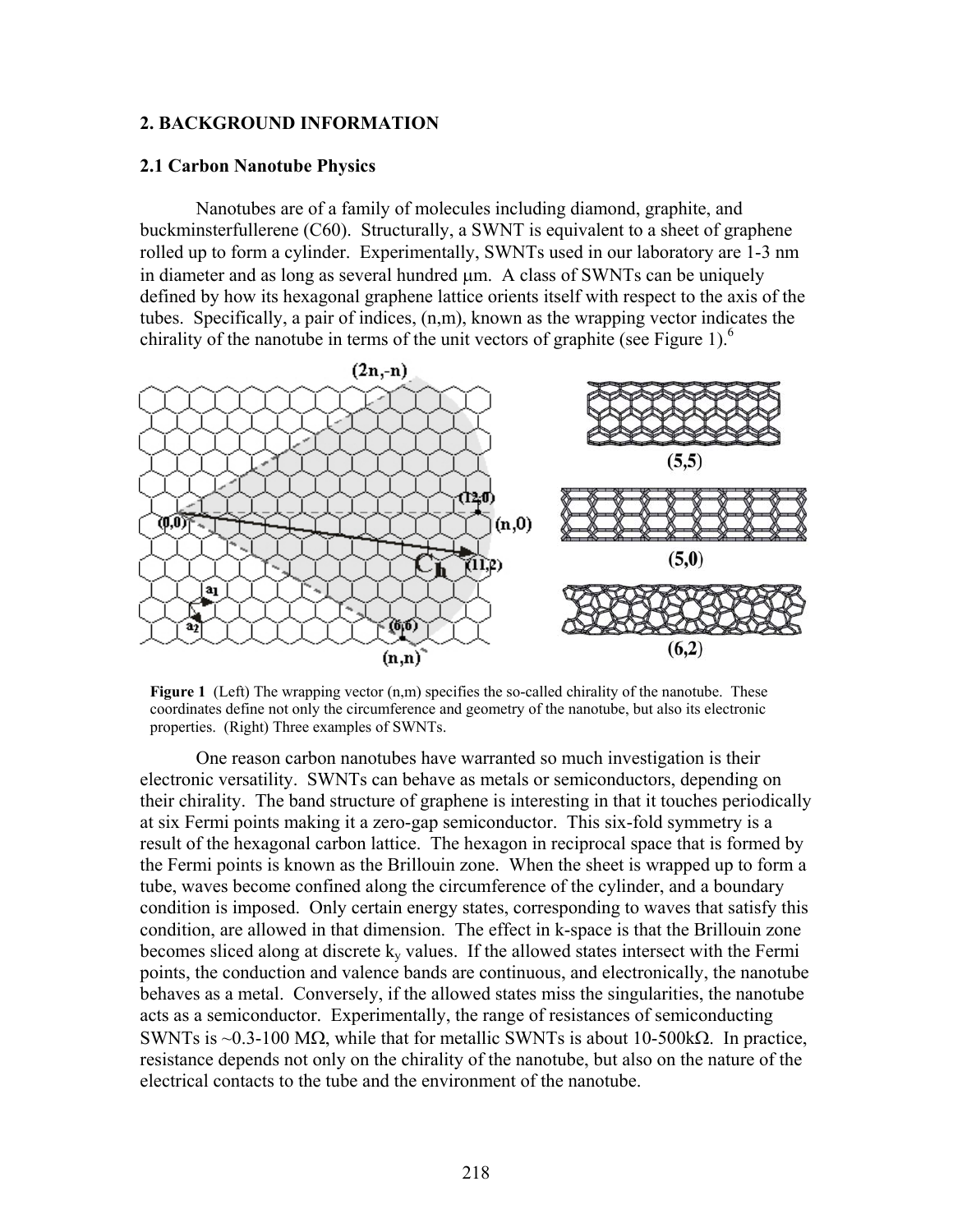#### **2.2 Triiodothyranine**

Thyroxine is a hormone produced in the thyroid gland. Its most obvious structural feature is the iodine atoms that bond specifically to the benzene rings. Immediately after it is synthesized in the thyroid, four iodine atoms line the molecule and are subsequently removed by a series of deiodinations. After deiodination, the iodine atoms proceed to the urine unless the thyroid recycles them. That is, they play no other physiological role. The most active form of thyroxine is T3 (see Figure 3), which is known to alter gene expression via a receptor molecule in an interaction with DNA. It is not understood how this interaction is carried out but the presence of the iodine atoms suggests that perhaps the T3 molecule induces charge transfer to the DNA, thereby altering its conductivity.



**Figure 2** (Left) A diagram of the 3D conduction and valence membranes of graphene. Those points at which the two membranes touch are the Fermi points. Together, the Fermi points form the vertices of the Brillouin zone. (Right) Only certain states, represented by the dotted lines, are allowed when the boundary condition for the cylindrical nanotube is applied. If the lines pass through the Fermi, point, the tube is a metal. Otherwise the tube is a semiconductor.

An *in situ* experiment that can properly model the environment in which DNA is biologically functional has yet to be designed. A more robust 1D system for which the electronic properties are better understood is the SWNT. Additionally, SWNTs are a particularly relevant model for DNA the aromatic ring structure of the carbon nanotube resembles the pi-stack geometry of DNA.

## **3. THE CARBON NANOTUBE BIOSENSOR**

The geometry of the carbon nanotube biosensor looks exactly like that of the carbon nanotube field effect transistor (FET). Nanotubes are grown via chemical vapor deposition (CVD) similar to the procedure described by Hafner et al.<sup>7</sup> Twenty drops of a 100 mg/L catalyst solution containing particles of iron nitrate,  $Fe(NO<sub>3</sub>)<sub>3</sub>·9(H2O)$ , in isoproponal are spun onto a p-doped silicon wafer covered with 400 nm of silica. The wafers are heated to 900° C in an Ar atmosphere and growth is then carried out for 15 minutes flowing 3500 sccm CH<sub>4</sub> and 450 sccm H<sub>2</sub>. The wafers are then cooled flowing Ar.

Electrical contacts of the nanotubes are made using a novel electron beam lithography technique and thermal evaporation. Several hundred pairs of source and drain leads, 10 nm Cr followed by 30 nm Au, with a gap of  $\sim$ 1 µm between them, are patterned at random on the substrate wafer. We are able to control the nanotube density on the wafer so that we consistently get  $\sim$ 10-12 circuits with one semiconducting SWNT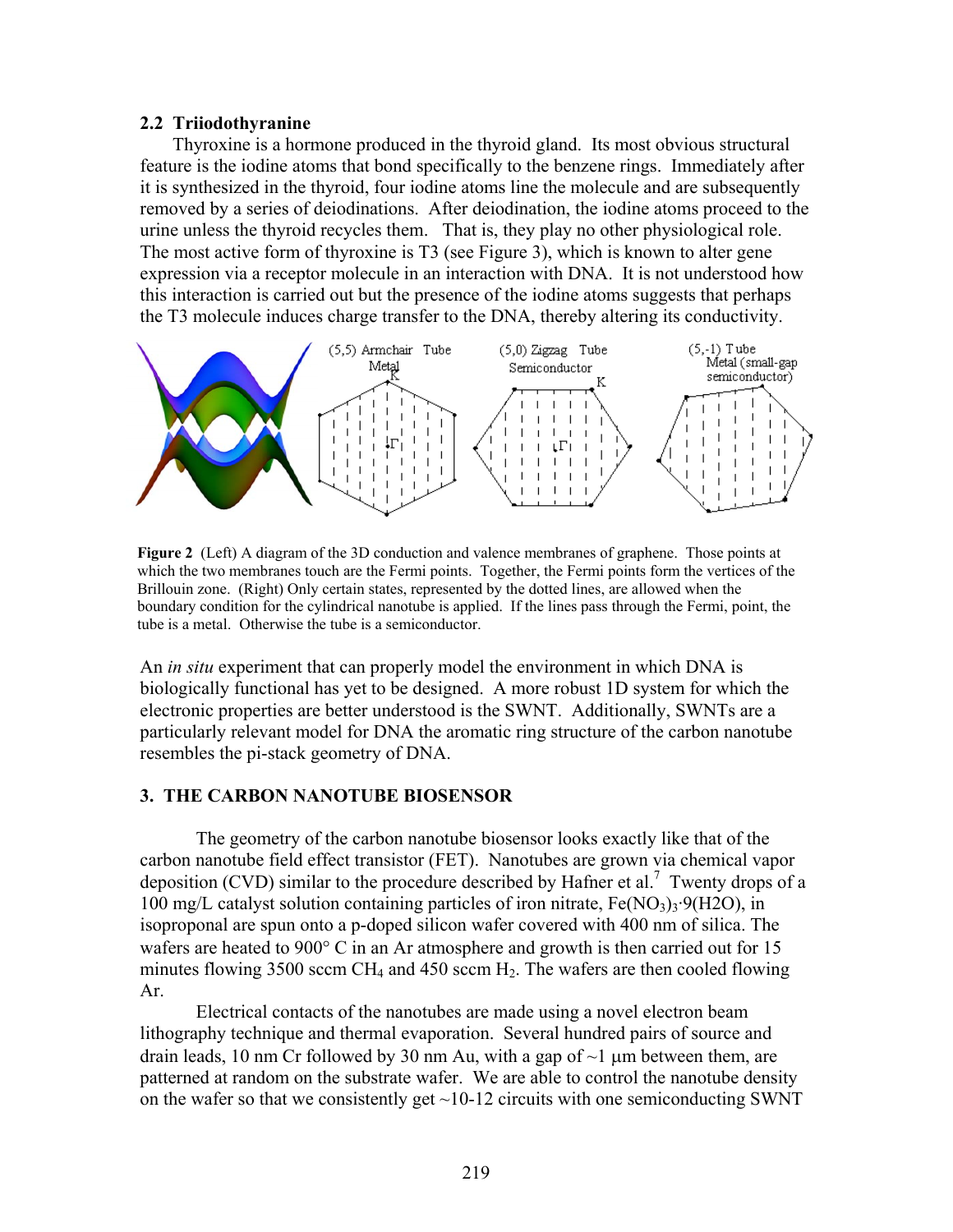

**Figure 3** The structure of the T3 molecule.

for every  $\sim$ 150 pairs of leads we write, while 30+ other pairs will have metallic SWNTs or multiple SWNTs completing a circuit, and the remaining pairs will be empty leads. The p-doped silicon serves as a backgate separated by the insulating silica.

 The semiconducting SWNTs are then externally contacted and characterized. The response of the conductance of a semiconducting SWNT to changes in the backgate voltage is the most important characteristic of the FET to our biodetection scheme. A simplified classical explanation for this response is as follows. For a p-type semiconducting SWNT, one where holes carry the current, applying a negative voltage to the gate attracts more holes to the nanotube, making it easier to carry current, and thereby



**Figure 4** (Top Left) 180 FET devices patterned using ebeam lithography on  $\sim$ 1cm<sup>2</sup> chip. (Bottom) Closeup. (Top Right) AFM image of SWNT connecting leads. The spacing between the leads is 1  $\mu$ m.

increasing the conductance. On the other hand, positive gate voltages will deplete positive charges, leaving none to carry current, and the current will be suppressed. The gate, then, acts like a rheostat for the current where for a given bias voltage we can turn the current through the SWNT on and off. This is a transistor, called a field effect transistor because the electric field between the backgate and the nanotube is responsible for the changes in conductance of the tube. An n-type material exhibits the opposite gate response, since the current is carried with electrons. All of the devices we measured were p-type semiconducting SWNTs, with the exception of one that was ambipolar, with n-carriers conducting slightly better than pcarriers at saturation.

T3 is applied locally to the FETs in solution through a microcapillary tube (World Precision Instruments, Inc.). Drops of  $\sim 10$  nL-0.1 µL of T3 solution can be held over the device for an indefinite amount of time by applying a back pressure in the capillary equal to the vapor pressure of the drop.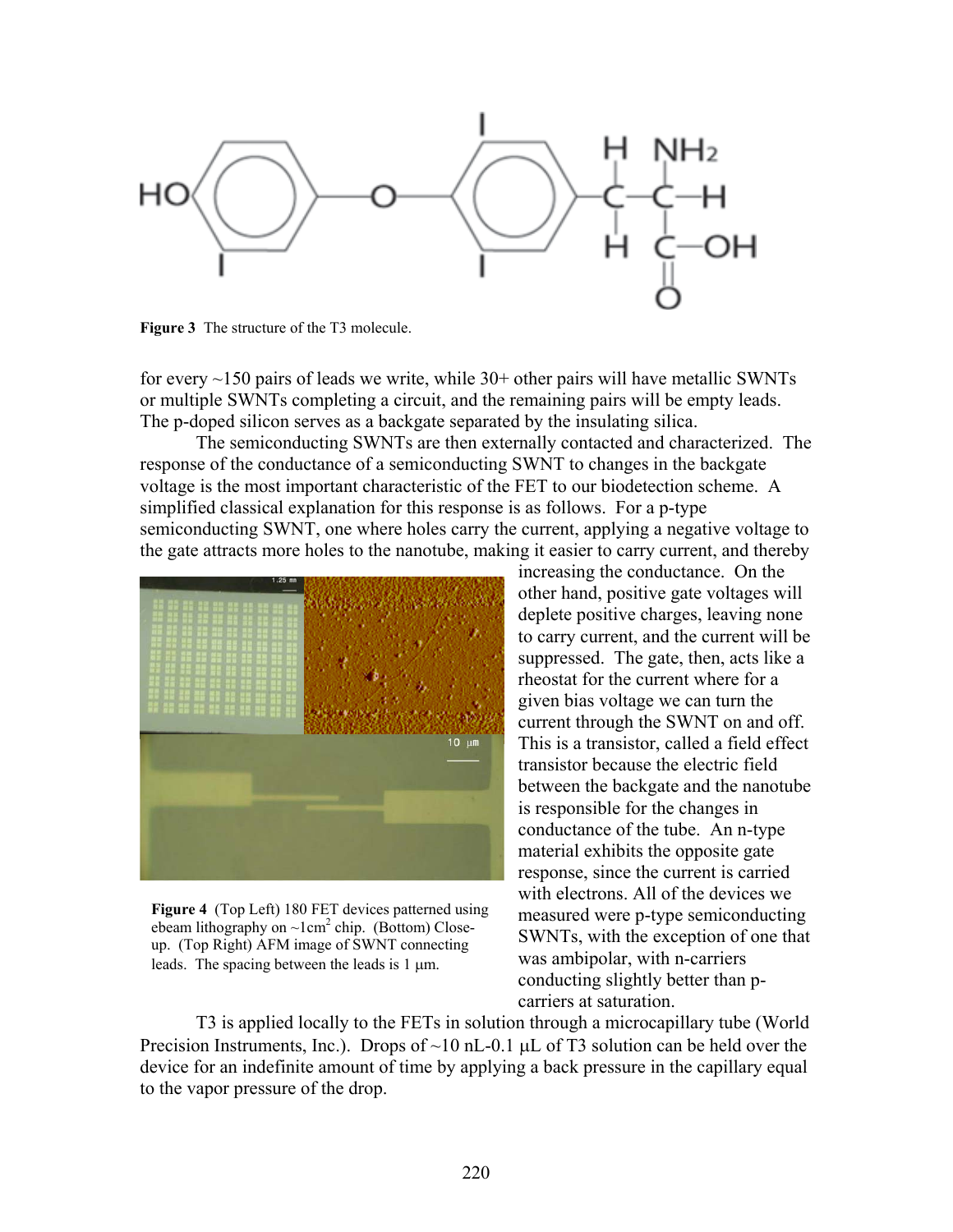Changes in the gate response of a device during and after application of T3 shed the most light on how the T3 molecule interacts with the nanotube. The hysteresis in the gate curves can be explained by charge injection from the nanotube to the substrate (For an example of this hysteresis, see Figure  $6$ ).<sup>8</sup> At large negative gate voltages, positive



**Figure 5** (Left) Microcapillary apparatus designed to apply drops as small as 10 nL to SWNT biosensor devices. The capillary delivers solution to the FET, which is connected to the electronics through the socket. (Right) Schematic of nanotube biosensor.

charges become trapped in the substrate, and so when the voltage is ramped back up, the effective gate voltage that the nanotube sees is more positive than the applied  $V_{\text{Gate}}$ . For large positive values of  $V_{\text{Gate}}$ , the opposite effect occurs. A simpler form of data is measures the current as a function of time while applying, removing, and rinsing the drop.

# **4. SOLVENT CONTROL EXPERIMENTS**

Three solvents are known to dissolve T3 well: NaOH in water, NaOH and Ethanol in water, and Dimethyl Formamide (DMF). The first is favorable in terms of T3 solubility, but for biosensing, doping should occur regardless of the choice of solvent. Also, it is important to rule out the possibility of electronic response due to the solvent by itself, or at least to understand the response in order to subtract it from the signal due to the solubilized T3. To that end, several control experiments were conducted.

 Drops of solution were applied over the biosensors while the current through the nanotube was recorded. 10 V Gate sweeps were taken before the experiment, while the drop was applied, and after it had evaporated. Typical bias voltages for conductance and gate measurements ranged from about 0.1 to 0.5 V.

Deionized water ( $ρ~18$  MΩ-cm), by itself, increases the current through the nanotube by <.001%, and the effect is reversible. That is, the conductance due to the water is negligible. Up to a molarity of 1 mM, NaOH in water performs like DI water – it does not alter significantly either the conductance of the nanotube or its gate characteristics (See Figure 6). At higher concentrations a change in conductance is observed, but it is predictable and repeatable. Presumably, there is a threshold concentration of NaOH for which the ions begin to contribute to the conductance. NaOH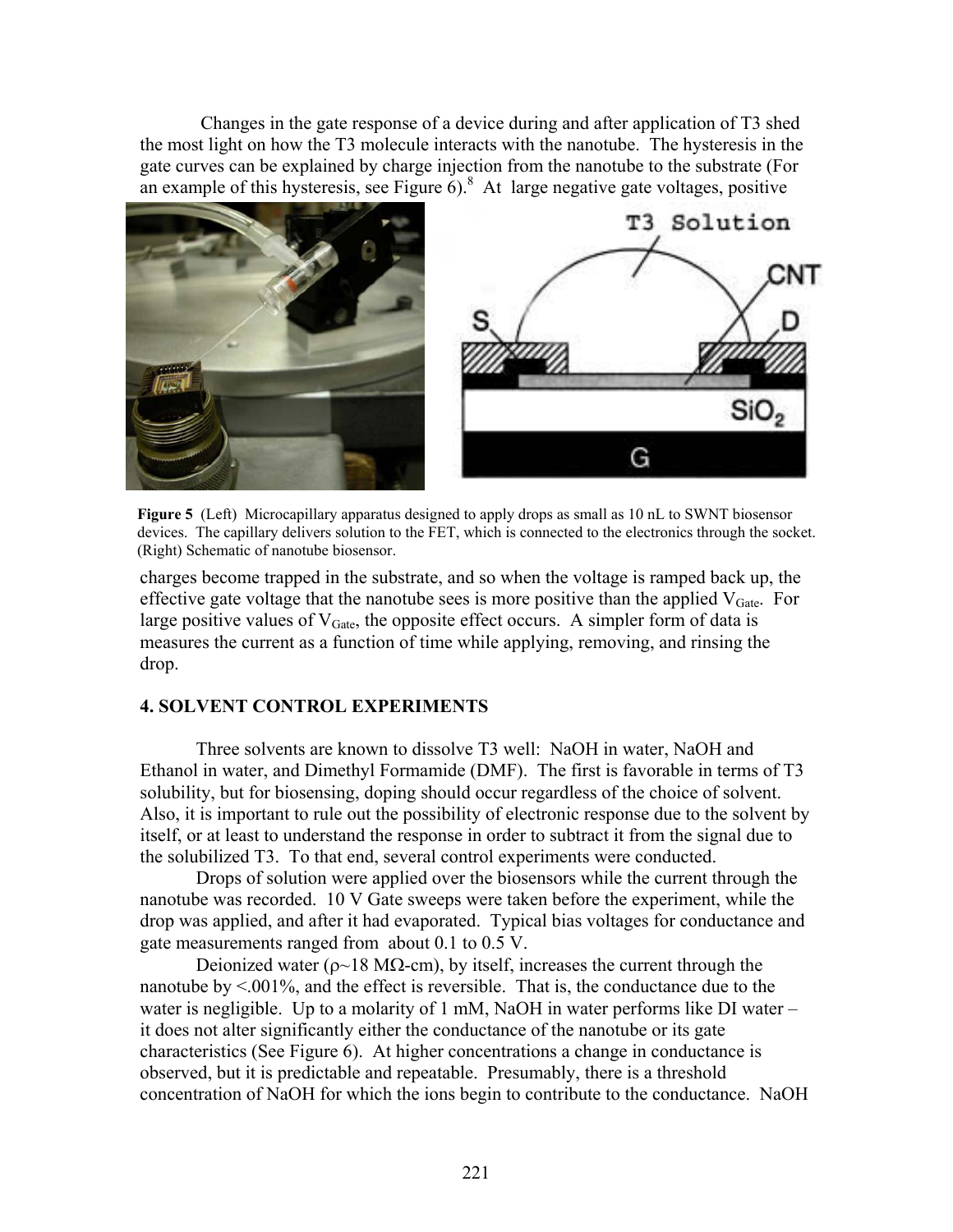and Ethanol in water does not perform quite as well; even at .1 mM we observe an electronic response conductance  $(\sim 30\%)$ , but it is predictable as well. Unfortunately, at higher concentrations  $\geq 1$  mM, NaOH/Ethanol irreversibly quenches the gate characteristics for some nanotubes. DMF, a strong organic solvent, performs the worst of the three. In addition to altering the conductance of the nanotube and suppressing its gate characteristics, it also damages our equipment. The apparatus is currently being modified to accommodate DMF. All three solvents are useful to solubilize T3 for biosensing, with NaOH in water performing the best.





**Figure 6** (Top) Plot of the current through the device as drops of 1mM NaOH were applied to the biosensor. Red boxes are times where drops were applied. (Bottom) Gate sweeps before during and after application of drops. The shifts and variations between the curves are comparable to those observed when adding no drops.  $V_{Bias} = 1V$  for both graphs.

#### **5. RESULTS WITH T3**

Our procedure for applying T3 is similar to that for applying the control solution. First, several 2V gate sweeps are taken to characterize the device pre-experiment. Then the current is recorded as a drop of solution is applied to the device. Several more 2V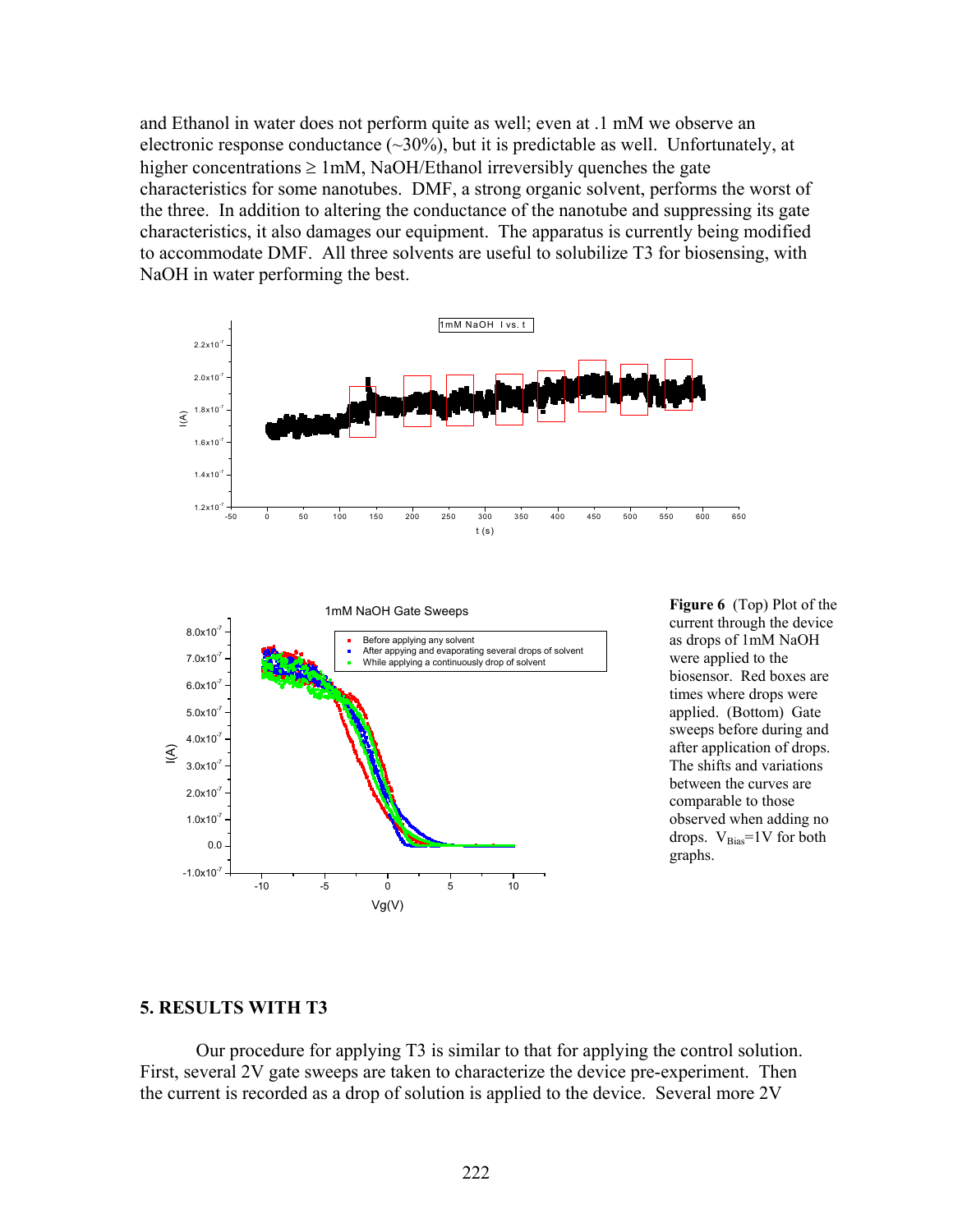gate sweeps are taken for comparison to the pre-experiment sweeps. If no gate response is observed, the gate voltage is ramped progressively to higher and higher absolute values, as far as ±30V. Then the current is recorded as the drop is removed. Again the range of  $V_{\text{Gate}}$  is swept in search of a gate response. If none is found, a rinsing is performed by adding and removing several drops of 1mM NaOH without T3 to try to reverse the effect of T3 by diffusing it off of the nanotube.

 For all the experiments using T3 so far, we have used the 1mM NaOH solvent. We can vary the concentration of T3 up to a limit of 1mM for this concentration of solvent. For the lowest concentration of T3,  $10 \mu M$ , no change in conductance is observed when drops are applied other than that associated with the conductance of the water. Additionally, after the drops are applied the gate hysteresis curves do not change more than what is expected due to charge fluctuation in the substrate. For a  $100 \mu\text{M}$  T3 solution, again there is no significant difference in conductance between times when the drop was on and those when it is off, but the gate curves before, during, and after drop are not as stable as they would be without any solution over the time period of the experiment. This may be because T3 molecule promotes additional charge fluctuation around the substrate. Still at this concentration we see no clear detection of T3 attributable to an electrostatic interaction of T3 with the nanotube.

For a concentration of 1 mM T3, though, when the drop is put on, after  $\sim$ 30 seconds, the current is suppressed to that of the transistor's off-state, where it is stable for as long as the drop is applied (See Figure 7). These measurements were taken for four ptype transistors. For three, subsequent gate sweeps out to  $-30$  V show no recovery of onstate current with the drop still applied and after it evaporates. After rinsing, though, gate response is recovered for two of the samples, but the onset of the current turn-on is shifted to  $\sim$  -5V. For the fourth device, no rinsing was needed to find the shifted on-state onset, which occurred at  $\sim$  -3 V. This suggests that for the three samples for which the on-state disappeared, the on-state was actually shifted to huge negative values past -30 V and rinsing shifted the onset back toward 0 V. For another ambipolar sample, the drop also suppressed the current *to the lowest value of the gate sweep*, not to on-state for positive voltages. Measurements at gate voltages past 2 V have not yet been taken. This sample contradicts the shift theory and suggests that the T3 actually suppresses the gate response completely and when it is rinsed off, the response reappears.

#### **6. DISCUSSION AND CONCLUSIONS**

Further measurements are warranted. Specifically, it is necessary to ramp the gate voltage lower than –30 V after the T3 is applied to search for the onsets to the FET onstates. If the onsets can always be found, it would be interesting to see whether the amount of shift depends on the concentration of T3, or if there is simply a threshold molarity for which the biodetection is activated. Because iodine, atomic number 53, has an open space for an electron in its valence band, we originally predicted a shift in the gate hysteresis toward the positive. That is, when the iodine binds to the nanotube, it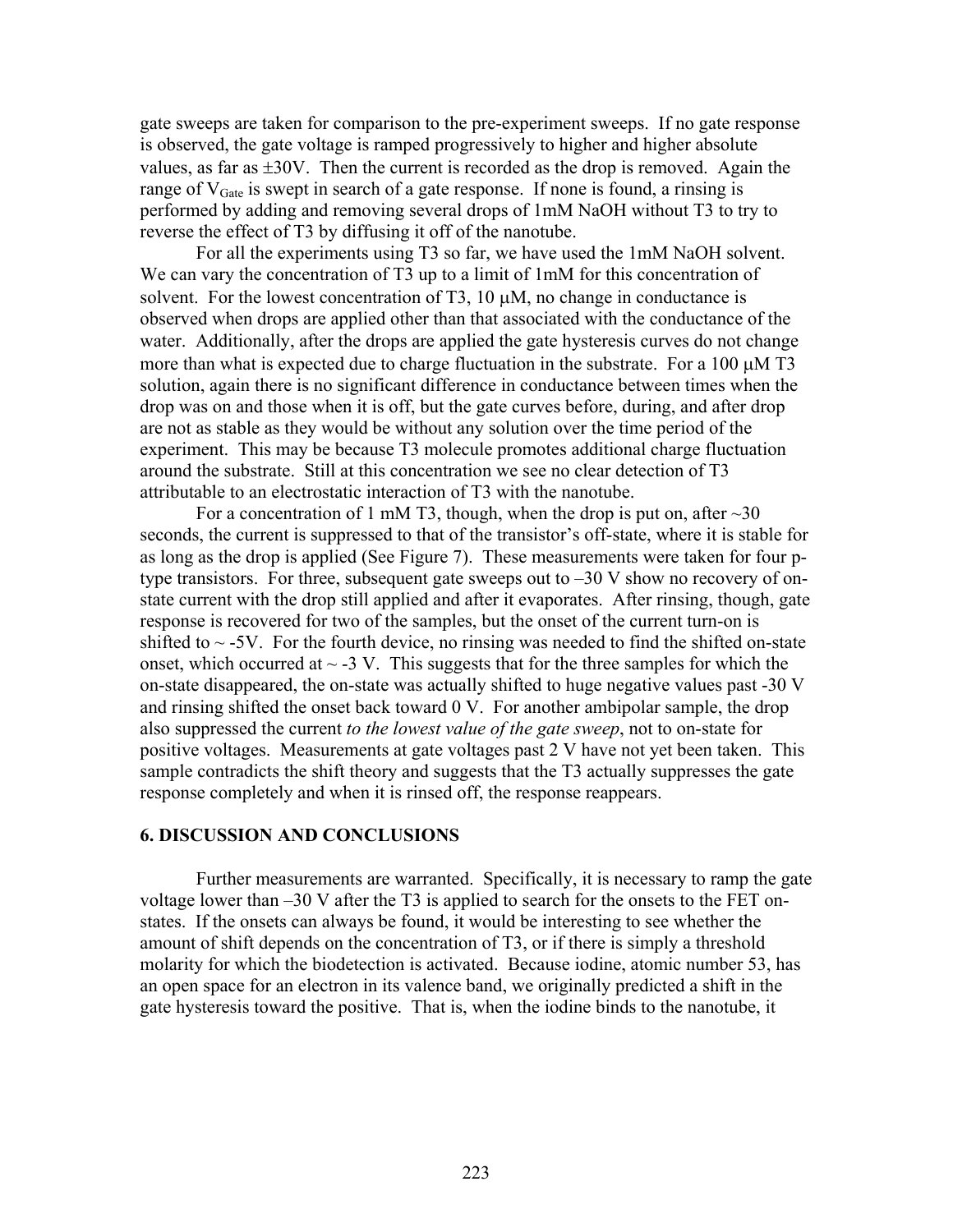Applying drop 1mM NaOH 1mM T3





**Figure 7** (Top) Current through the FET biosensor as the 1 mM T3 solution is applied. (Bottom) The gate characteristics were suppressed by T3 and then recovered offset by 6 V toward negative  $V_{\text{Gate}}$ values by rinsing the T3 off. The hysteresis of the blue curve is not the same hysteresis that can be explained by charge injection: the left curve is taken while the voltage is being ramped down to  $-10$ V and the right curve taken on the way back up.

would accept an electron into its valence shell from the nanotube, making it easier to turn the transistor on. After observing a shift in the opposite direction, we have to modify this theory. Since the T3 molecule is electrically neutral, we have no reason to believe *a priori* that electron donation from the nanotube would be the mechanism for doping as opposed to electron donation from the T3, except for the presence of the iodine atom. It is still possible that the iodine atom is essential to the chemistry of the molecule in order for it to donate n-carriers. Detection experiments could be run on a deiodinated species of thyroxine to test this. We could also try to calibrate the shift with respect to T2 and T4 as well as T3 to see how important the iodine atoms are. On the other hand, perhaps the iodine atoms contribute critically to the electric dipole of T3, and binding to the SWNT with the dipole pointing radially outward away from the tube lowers the valence and